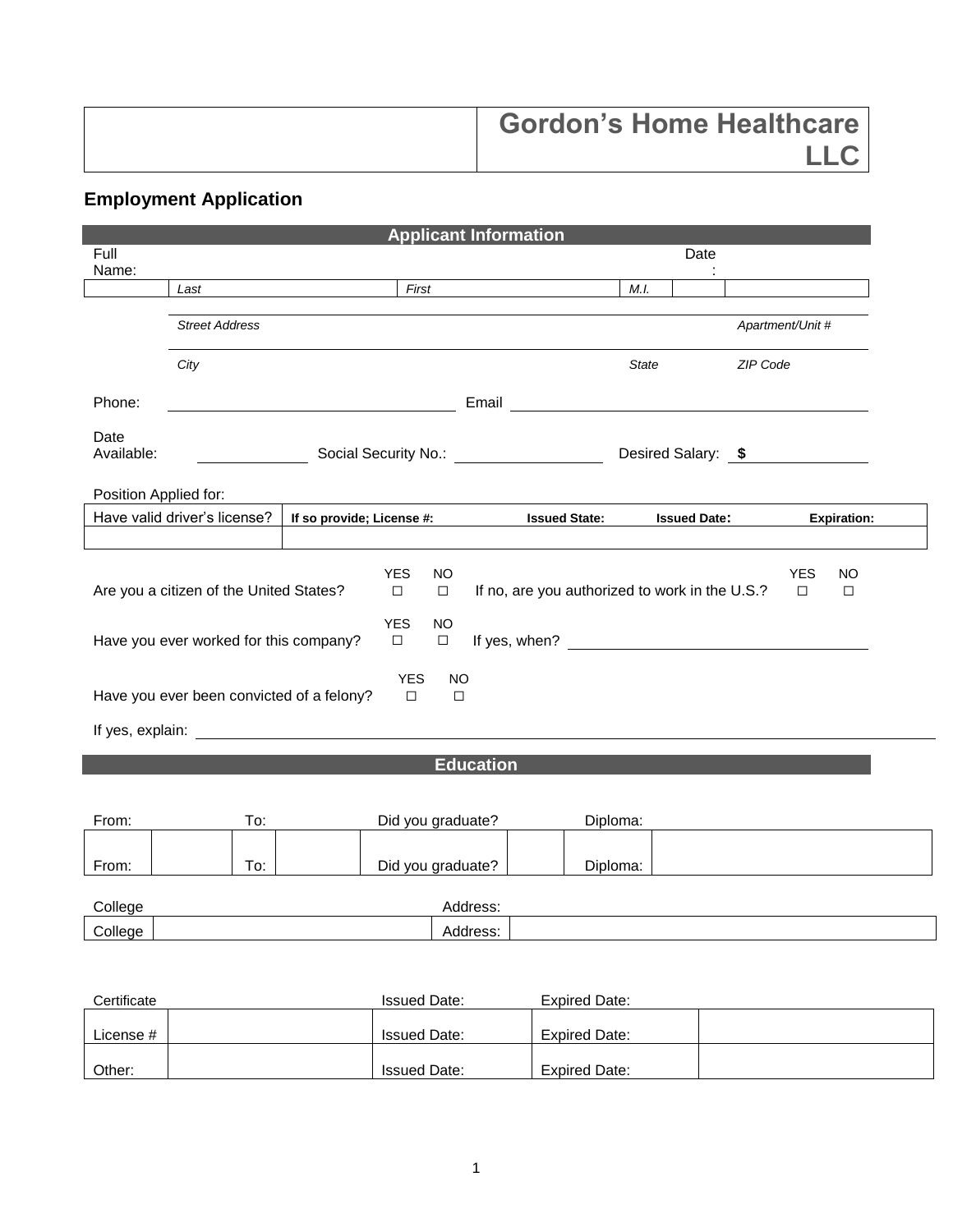## **References**

## *Please list three professional references.*

| Full Name: | Relationship: |  |
|------------|---------------|--|
| Company    | Phone:        |  |
|            |               |  |
| Full Name: | Relationship: |  |
| Company    | Phone:        |  |
|            |               |  |
| Full Name: | Relationship: |  |
| Company    | Phone:        |  |

## **Previous Employment**

| Company    |                                                                                                                                                                                                                                |                       |                      |                     | Phone:                                                                                                                                                                                                                         |  |  |
|------------|--------------------------------------------------------------------------------------------------------------------------------------------------------------------------------------------------------------------------------|-----------------------|----------------------|---------------------|--------------------------------------------------------------------------------------------------------------------------------------------------------------------------------------------------------------------------------|--|--|
| Address:   |                                                                                                                                                                                                                                |                       |                      |                     | Supervisor:                                                                                                                                                                                                                    |  |  |
| Job Title: |                                                                                                                                                                                                                                | Starting Salary:   \$ |                      |                     | Ending Salary: \$                                                                                                                                                                                                              |  |  |
|            | Responsibilities experience and the contract of the contract of the contract of the contract of the contract of the contract of the contract of the contract of the contract of the contract of the contract of the contract o |                       |                      |                     |                                                                                                                                                                                                                                |  |  |
| From:      | To: Reason for Leaving: To: The Contract of Leaving: To: The Contract of Reason for Leaving:                                                                                                                                   |                       |                      |                     |                                                                                                                                                                                                                                |  |  |
|            | May we contact your previous supervisor for a reference?                                                                                                                                                                       |                       | <b>YES</b><br>$\Box$ | <b>NO</b><br>$\Box$ |                                                                                                                                                                                                                                |  |  |
| Company    |                                                                                                                                                                                                                                |                       |                      | Phone:              |                                                                                                                                                                                                                                |  |  |
| Address:   |                                                                                                                                                                                                                                |                       |                      | Supervisor:         |                                                                                                                                                                                                                                |  |  |
|            |                                                                                                                                                                                                                                |                       |                      |                     |                                                                                                                                                                                                                                |  |  |
|            |                                                                                                                                                                                                                                |                       |                      |                     |                                                                                                                                                                                                                                |  |  |
|            |                                                                                                                                                                                                                                |                       |                      |                     |                                                                                                                                                                                                                                |  |  |
|            | May we contact your previous supervisor for a reference?                                                                                                                                                                       | <b>YES</b><br>$\Box$  | <b>NO</b><br>$\Box$  |                     |                                                                                                                                                                                                                                |  |  |
|            |                                                                                                                                                                                                                                |                       |                      |                     |                                                                                                                                                                                                                                |  |  |
|            | Company Company Company Company Company Company Company Company Company Company Company Company Company Company                                                                                                                |                       |                      |                     | Phone: The contract of the contract of the contract of the contract of the contract of the contract of the contract of the contract of the contract of the contract of the contract of the contract of the contract of the con |  |  |
| Address:   |                                                                                                                                                                                                                                |                       |                      |                     | Supervisor:                                                                                                                                                                                                                    |  |  |
| Job Title: | <b>Starting Salary: \$</b>                                                                                                                                                                                                     |                       |                      |                     | Ending Salary: \$                                                                                                                                                                                                              |  |  |
|            | Responsibilities: <b>Example 2018</b>                                                                                                                                                                                          |                       |                      |                     |                                                                                                                                                                                                                                |  |  |
| From:      | To:                                                                                                                                                                                                                            | Reason for Leaving:   |                      |                     |                                                                                                                                                                                                                                |  |  |